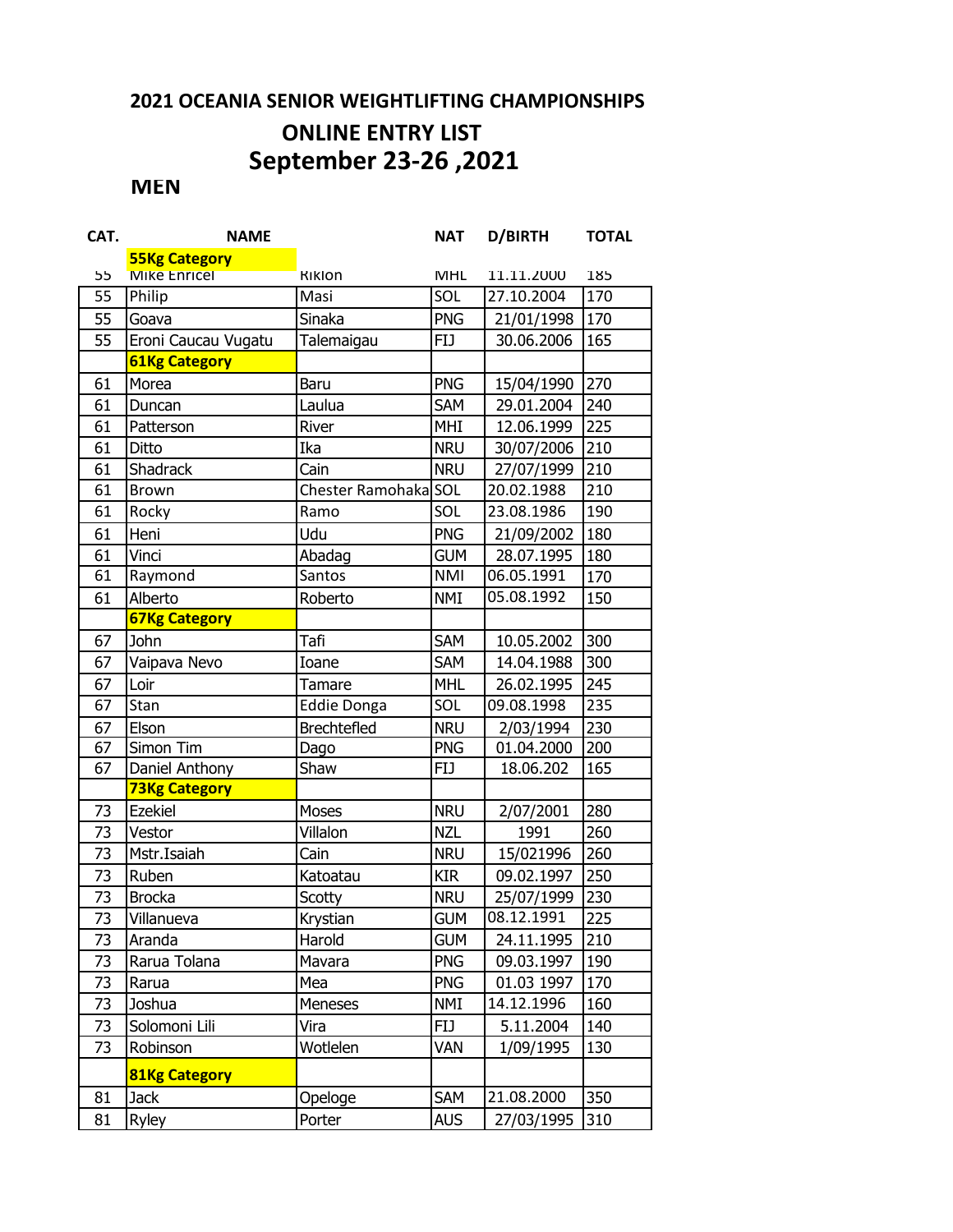| 81  | Kabuati Silas          | <b>Bob</b>     | <b>MHL</b> | 19.10.1994 | 310 |
|-----|------------------------|----------------|------------|------------|-----|
| 81  | Leo                    | Lark           | <b>AUS</b> | 13/05/1996 | 306 |
| 81  | Michael                | Lane           | <b>AUS</b> | 31/12/1993 | 288 |
| 81  | Joshua                 | Ralpho         | <b>MHL</b> | 26.12.2001 | 285 |
| 81  | Ika                    | <b>Aliklik</b> | <b>NRU</b> | 16/09/1985 | 280 |
| 81  | Larko                  | Doguape        | <b>NRU</b> | 5/07/2000  | 280 |
| 81  | Patrick Tawake         | Veidreyakei    | <b>FIJ</b> | 03.11.1989 | 275 |
| 81  | Tavita                 | Leilua         | SAM        | 30.09.2002 | 275 |
| 73  | Igo                    | Lohia          | <b>PNG</b> | 16/09/1999 | 250 |
| 81  | Jerome Hewett          | Tura           | <b>COK</b> | 31.12.91   | 250 |
| 81  | Petrillo               | Menke          | <b>NRU</b> | 16/07/1998 | 250 |
| 81  | David                  | <b>Batista</b> | <b>GUM</b> | 07.11.1989 | 240 |
| 81  | Johan                  | Roberts        | <b>NZL</b> | 2004       | 240 |
| 81  | Deion                  | Sabino         | <b>NMI</b> | 12.07.1997 | 140 |
|     | <b>89Kg Category</b>   |                |            |            |     |
| 89  | Kyle                   | <b>Bruce</b>   | <b>AUS</b> | 12/07/1999 | 335 |
| 89  | Beau                   | Garrett        | <b>AUS</b> | 8/02/1990  | 305 |
| 89  | <b>Boris</b>           | Elesin         | <b>AUS</b> | 2/09/1995  | 301 |
| 89  | Cameron                | McTaggart      | <b>NZL</b> | 1997       | 300 |
| 89  | Uea                    | Detudamo       | <b>NRU</b> | 16/12/1999 | 280 |
| 89  | Taniela Tuisuva        | Rainibogi      | <b>FIJ</b> | 19.04.1998 | 280 |
| 89  | Matahi                 | Tahiaiupoho    | <b>TAH</b> | 31/07/1997 | 277 |
| 89  | Marcincy               | Cook           | <b>NRU</b> | 16/04/2002 | 260 |
| 89  | Toua philip            | Udia           | <b>PNG</b> | 12/07/1992 | 260 |
| 89  | Leonard                | Apelo          | <b>NMI</b> | 14.03.1987 | 250 |
| 89  | <b>Uaealesi</b>        | <b>FUNAKI</b>  | <b>TGA</b> | 4/11/1998  | 240 |
| 89  | Nou                    | Rei            | <b>PNG</b> | 06.03.1992 | 230 |
| 89  | Edward John            | Fejeran        | <b>GUM</b> | 11.09.1987 | 230 |
| 89  | Tovio                  | Ah Chong       | SAM        | 23.08.2006 | 200 |
|     | <b>96Kg Category</b>   |                |            |            |     |
| 96  | Don                    | Opeloge        | SAM        | 13.05.1999 | 390 |
| 96  | David                  | James          | <b>AUS</b> | 27/09/1993 | 339 |
| 96  | Ridge                  | Barredo        | <b>AUS</b> | 6/10/1995  | 337 |
| 96  | Xavier                 | Albert         | <b>NZL</b> | 1998       | 304 |
| 96  | Douglas                | Sekone-Fraser  | <b>NZL</b> | 1991       | 300 |
| 96  | Steven kukuna          | Kari           | <b>PNG</b> | 13/05/1993 | 300 |
| 96  | Joshua                 | Uikilifi       | TGA        | 11/09/1990 | 300 |
| 96  | Rawaisavu Nuimaia      | Nuimataiwalu   | <b>FIJ</b> | 26.11.1985 | 275 |
| 96  | Freedom                | Scotty         | <b>NRU</b> | 21/10/1997 | 260 |
| 96  | Denis Poura Tefana     | Taripo         | <b>COK</b> | 3.10.92    | 230 |
| 96  | Angel                  | San Nicolas    | <b>NMI</b> | 09.04.1993 | 230 |
| 96  | David                  | Lui            | <b>SAM</b> | 19.05.2002 | 230 |
|     | <b>102Kg Category</b>  |                |            |            |     |
| 102 | Petelo                 | Lautusi        | SAM        | 28.06.1996 | 360 |
| 102 | Jacob                  | Marquardt      | <b>AUS</b> | 17/08/1995 | 330 |
| 102 | David                  | Katoatau       | <b>KIR</b> | 17.07.1984 | 280 |
| 102 | Timothy victor Tuitoga | Vakuruivalu    | <b>FIJ</b> | 16.10.2000 | 270 |
| 102 | Sepa                   | Simoi          | <b>PNG</b> | 18.02.2002 | 250 |
| 102 | David                  | Barnhouse      | <b>NMI</b> | 24.04.1992 | 230 |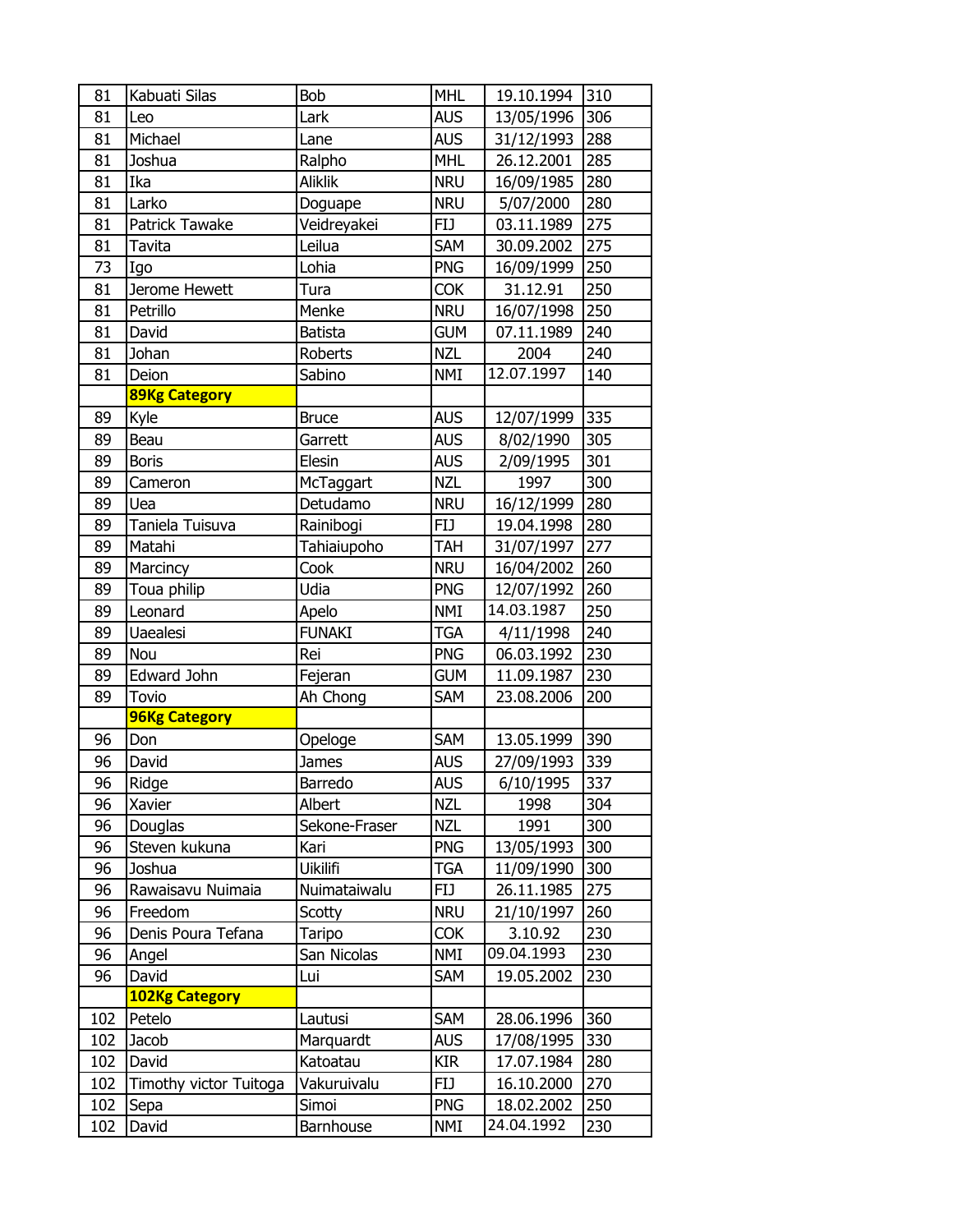| 102    | Thomas                  | Wilbur          | VAN         | 25/11/2000 | 175 |
|--------|-------------------------|-----------------|-------------|------------|-----|
|        | <b>109Kg Category</b>   |                 |             |            |     |
| 109    | Sanele                  | Mao             | <b>SAM</b>  | 09.09.1985 | 410 |
| 109    | Suamili                 | Nanai           | <b>AUS</b>  | 23/01/1995 | 350 |
| 109    | Matthew                 | Lydement        | <b>AUS</b>  | 15/01/1994 | 347 |
| 109    | Jackson                 | Roberts-Young   | <b>AUS</b>  | 15/08/1996 | 343 |
| 109    | Siaosi                  | Leuo            | <b>NZL</b>  | 1992       | 310 |
| 109    | Malachi                 | Faamausili-Fala | <b>NZL</b>  | 2001       | 300 |
| 109    | Sio                     | Pomelile        | <b>TGA</b>  | 10/10/1993 | 300 |
| 109    | Giovanni Toa            | Toimata         | <b>NIUE</b> | 31/01/1992 | 268 |
| 109    | Joey                    | Colisao         | <b>NMI</b>  | 10.05.2002 | 230 |
|        | 109+Kg Category         |                 |             |            |     |
| $109+$ | David                   | Liti            | <b>NZL</b>  | 1996       | 400 |
|        | $109+$ Peter            | San Nicolas     | <b>GUM</b>  | 08.06.1994 | 240 |
| $109+$ | Jason                   | limes           | <b>NMI</b>  | 18.10.1993 | 230 |
| $109+$ | Mordecai                | Tsitsi          | <b>NRU</b>  | 1/06/2003  | 200 |
|        | 109+ Jamal Simione Maue | <b>AU-YEUNG</b> | <b>FIJ</b>  | 15.02.2003 | 180 |

## **WOMEN**

|    | <b>45Kg Category</b> |         |            |            |     |
|----|----------------------|---------|------------|------------|-----|
| 45 | Myonly               | Stephen | <b>NRU</b> | 22/05/2006 | 140 |
| 45 | Nicola               | Lagatao | <b>GUM</b> | 10.11.1991 | 131 |
| 45 | Idau                 | Vagi    | <b>PNG</b> | 27.3.2006  | 100 |
|    |                      |         |            |            |     |
|    | <b>49Kg Category</b> |         |            |            |     |
| 49 | Erika                | Camacho | <b>GUM</b> | 01.10.1989 | 131 |
| 49 | Thelma               | Toua    | <b>PNG</b> | 30.03.1991 | 120 |
| 49 | Konua                | Toua    | <b>PNG</b> | 25.02.1999 | 110 |

|    | <b>55Kg Category</b> |             |            |            |     |
|----|----------------------|-------------|------------|------------|-----|
| 55 | Jenly                | Wini Tegu   | SOL        | 09.06.1983 | 180 |
| 55 | Jacinta              | Sumagaysay  | <b>GUM</b> | 12.11.1990 | 175 |
| 55 | <b>Dika</b>          | Toua        | <b>PNG</b> | 23.06.1984 | 165 |
| 55 | Prescillia           | Piotrowsky  | <b>NCL</b> | 1990       | 135 |
| 55 | Katewea              | Rewin Ioane | <b>MHL</b> | 01.07.2002 | 125 |
| 55 | Jalyn                | Mala        | SOL        | 16.12.2000 | 115 |
| 55 | Korema               | Gavera      | <b>PNG</b> | 18/05/2000 | 110 |
| 55 | Zarinae              | Sapong      | <b>NMI</b> | 27.01.1998 | 70  |
|    | <b>59Kg Category</b> |             |            |            |     |
| 59 | Bernarda             | Uepa        | <b>NRU</b> | 07.07.2000 | 160 |
| 59 | Mary                 | Kini Lifu   | SOL        | 15.10.1994 | 154 |
| 59 | Ame                  | Prinsloo    | <b>NZL</b> | 1999       | 150 |
| 59 | Monalisa             | Kassman     | <b>PNG</b> | 11/03/1992 | 140 |
| 59 | Takeniti             | Atantaake   | <b>MHL</b> | 21.05.2002 | 140 |
| 59 | Simone               | Uera        | <b>NRU</b> | 22.11.2003 | 135 |
| 59 | <b>Betty</b>         | Waneasi     | SOL        | 15.07.2002 | 130 |
| 59 | Marian ema Alowesi   | Vira        | FIJ        | 19.08.2002 | 105 |
|    | <b>64Kg Category</b> |             |            |            |     |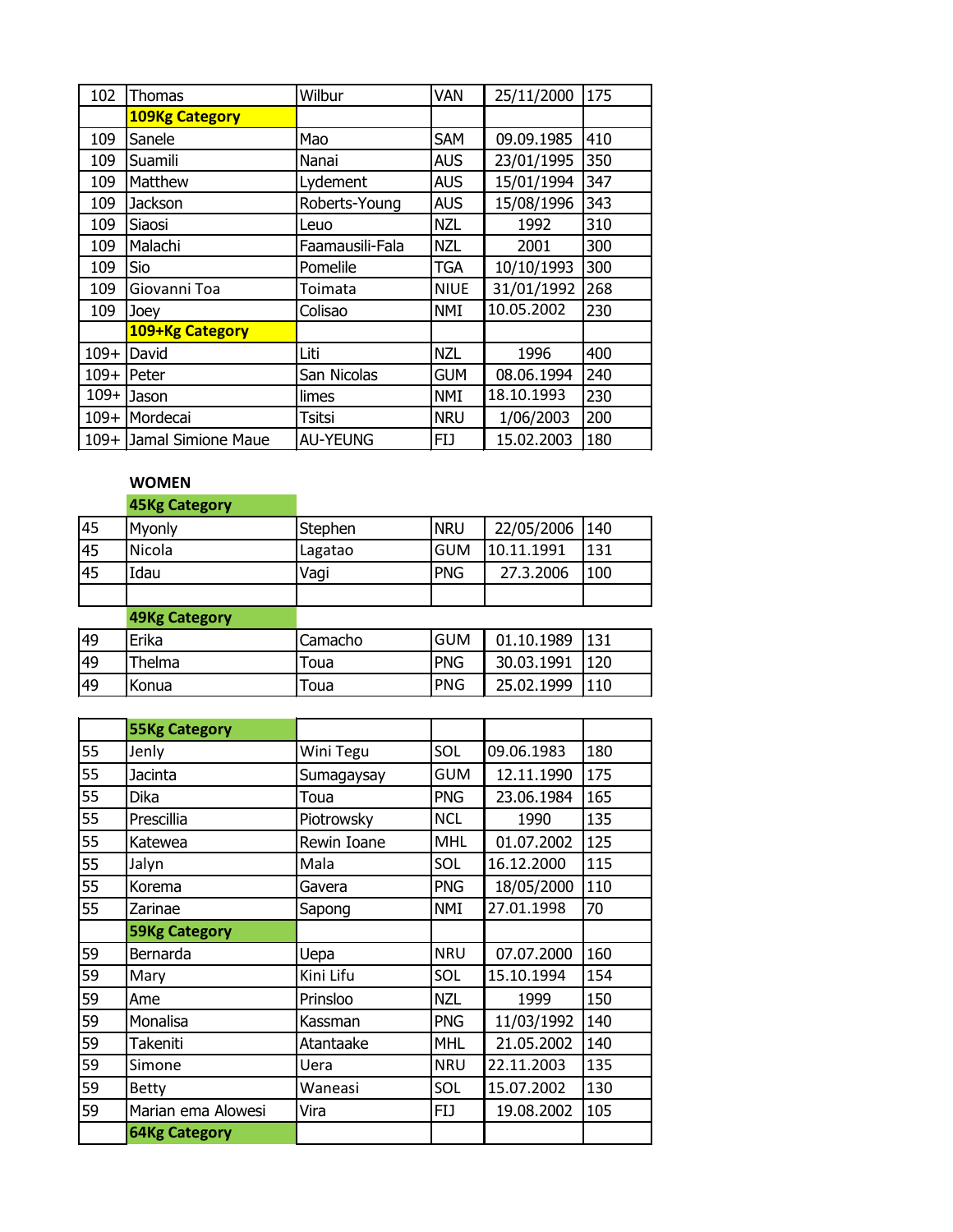| 64 | Sarah                | Cochrane       | <b>AUS</b> | 23/09/1989 | 209 |
|----|----------------------|----------------|------------|------------|-----|
| 64 | Kiana                | Elliott        | <b>AUS</b> | 27/07/1997 | 204 |
| 64 | Nancy                | Abouke         | <b>NRU</b> | 05.07.2003 | 195 |
| 64 | Sabah                | Chamoun        | <b>AUS</b> | 9/07/2000  | 188 |
| 64 | Emma                 | McIntyre       | <b>NZL</b> | 1991       | 185 |
| 64 | Avatu                | Opeloge        | SAM        | 29.11.2004 | 175 |
| 64 | Elizabeth            | Granger        | <b>NZL</b> | 1991       | 170 |
| 64 | Erika                | Yamasaki       | <b>AUS</b> | 2/09/1987  | 170 |
| 64 | Armie                | Almazan        | <b>GUM</b> | 23.12.1988 | 160 |
| 64 | Merean               | Atantaake      | <b>MHL</b> | 21.02.2005 | 140 |
| 64 | <b>Bernice</b>       | Detudamo       | <b>NRU</b> | 14/07/2004 | 135 |
|    | <b>71Kg Category</b> |                |            |            |     |
| 71 | Darcy                | Kay            | <b>AUS</b> | 30/07/1993 | 205 |
| 71 | Olivia               | Kelly          | <b>AUS</b> | 28/12/1993 | 200 |
| 71 | Mahe                 | <b>TCHANG</b>  | TAH        | 25/10/1989 | 190 |
| 71 | Megan                | Signal         | <b>NZL</b> | 1990       | 180 |
| 71 | Sysha                | Cain           | <b>NRU</b> | 20.08.2003 | 180 |
| 71 | Piper                | Gwyn           | <b>NZL</b> | 2000       | 175 |
| 71 | Talemaisawa          | Sebuita        | <b>FIJ</b> | 2.05.2004  | 130 |
| 71 | Cheyanne             | Manuel         | <b>NMI</b> | 25.04.2001 | 80  |
|    | <b>76Kg Category</b> |                |            |            |     |
| 76 | Ebony                | Gorincu        | <b>AUS</b> | 23/08/1989 | 206 |
| 76 | Vaivai               | Apolonia       | <b>FIJ</b> | 05.02.1999 | 190 |
| 76 | Maximina             | Uepa           | <b>NRU</b> | 22/09/2002 | 185 |
| 76 | Samara               | Wright         | <b>NZL</b> | 2001       | 180 |
| 76 | Faustina             | Opeloge        | SAM        | 28.06.2003 | 180 |
| 76 | Jaqiulla             | Mau            | <b>NRU</b> | 23/02/2003 | 175 |
| 76 | Imoasina             | Pelenato       | SAM        | 15.04.2006 | 170 |
| 76 | Antonette            | Labausa        | <b>NMI</b> | 18.03.1994 | 130 |
| 76 | <b>Sisesee</b>       | tibwee         | <b>MHL</b> | 04.11.2004 | 125 |
| 76 | Marebu               | Atantaake      | <b>MHL</b> | 01.05.2003 | 125 |
|    | <b>81Kg Category</b> |                |            |            |     |
| 81 | Leotina              | Petelo         | SAM        | 18.07.2001 | 240 |
| 81 | Ariana               | Uepa           | <b>NRU</b> | 4/11/1999  | 175 |
| 81 | Elizabeth            | Adimim         | <b>NRU</b> | 3/09/2002  | 170 |
| 81 | Kamwee               | <b>Tibwee</b>  | <b>MHL</b> | 01.12.2003 | 155 |
| 81 | Salome               | Manumua        | <b>TGA</b> | 21/11/2005 | 150 |
| 81 | Hitolo Grace         | Gari           | <b>PNG</b> | 26/03/2001 | 140 |
|    | <b>87Kg Category</b> |                |            |            |     |
| 87 | Eileen               | Cikamatana     | <b>AUS</b> | 18/09/1999 | 272 |
| 87 | Lesila               | Fiapule        | <b>SAM</b> | 22.10.2001 | 260 |
| 87 | Hayley               | Whiting        | <b>NZL</b> | 1993       | 210 |
| 87 | Kanah                | Andrews-Nahu   | <b>NZL</b> | 2001       | 205 |
| 87 | Roviel               | Detenamo       | <b>NRU</b> | 16/09/2003 | 180 |
| 87 | Bernadette Noi       | Igo            | <b>PNG</b> | 15/07/1998 | 150 |
| 87 | Ajah                 | Pritchard-Lolo | VAN        | 10/08/2002 | 120 |
|    | 87+Kg Category       |                |            |            |     |